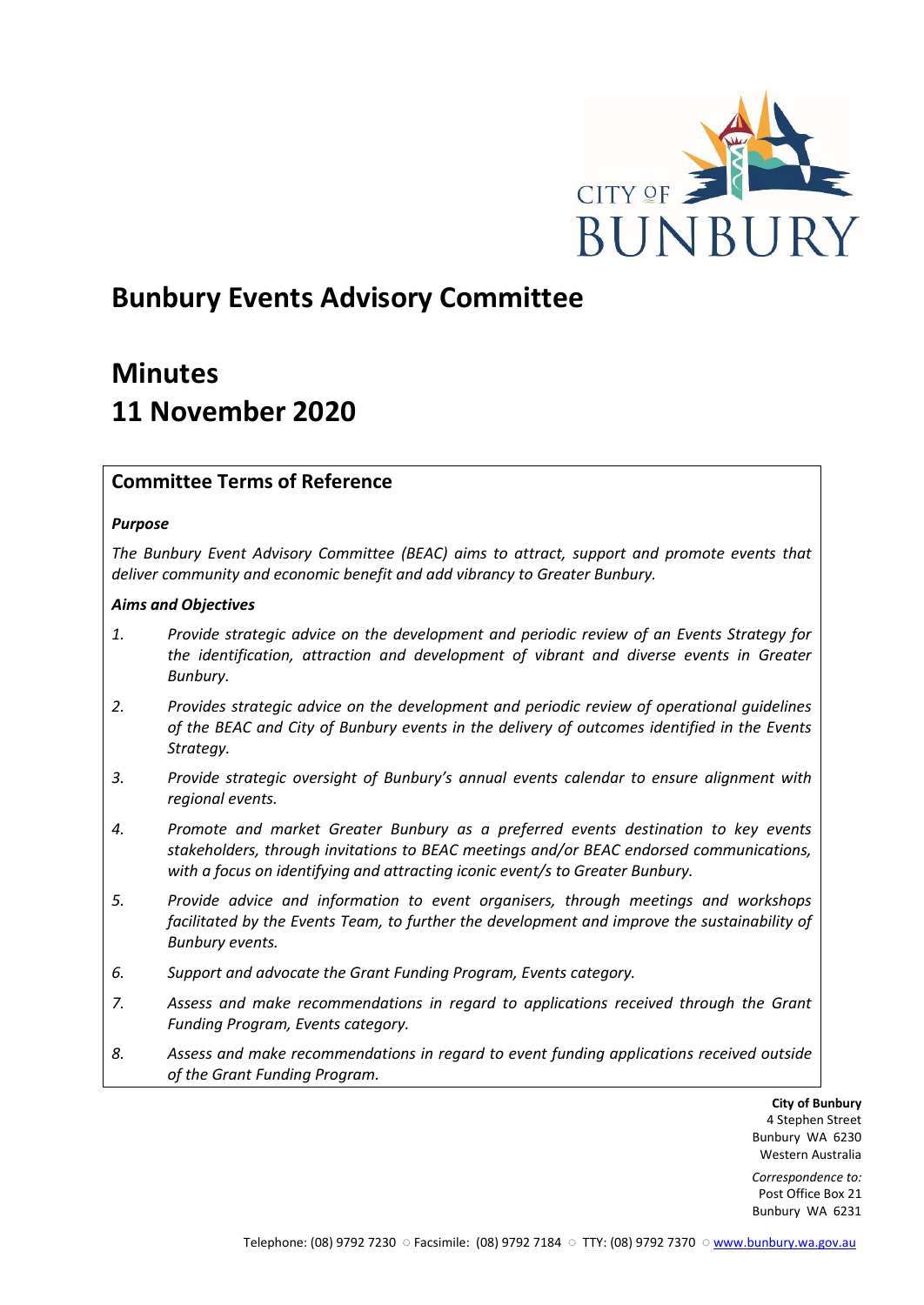## **Table of Contents**

| Item No |      | Subject | Page No |
|---------|------|---------|---------|
| 1.      |      |         |         |
| 2.      |      |         |         |
| 3.      |      |         |         |
| 4.      |      |         |         |
|         | 4.1  |         |         |
|         | 4.2  |         |         |
| 5.      |      |         |         |
| 6.      |      |         |         |
| 7.      |      |         |         |
| 8.      |      |         |         |
|         | 8.1  |         |         |
|         | 8.2  |         |         |
|         | 8.3  |         |         |
| 9.      |      |         |         |
| 10.     |      |         |         |
|         | 10.1 |         |         |
|         | 10.2 |         |         |
|         |      |         |         |
|         |      |         |         |
|         | 12.1 |         |         |
|         | 12.2 |         |         |
|         |      |         |         |
|         |      |         |         |
|         |      |         |         |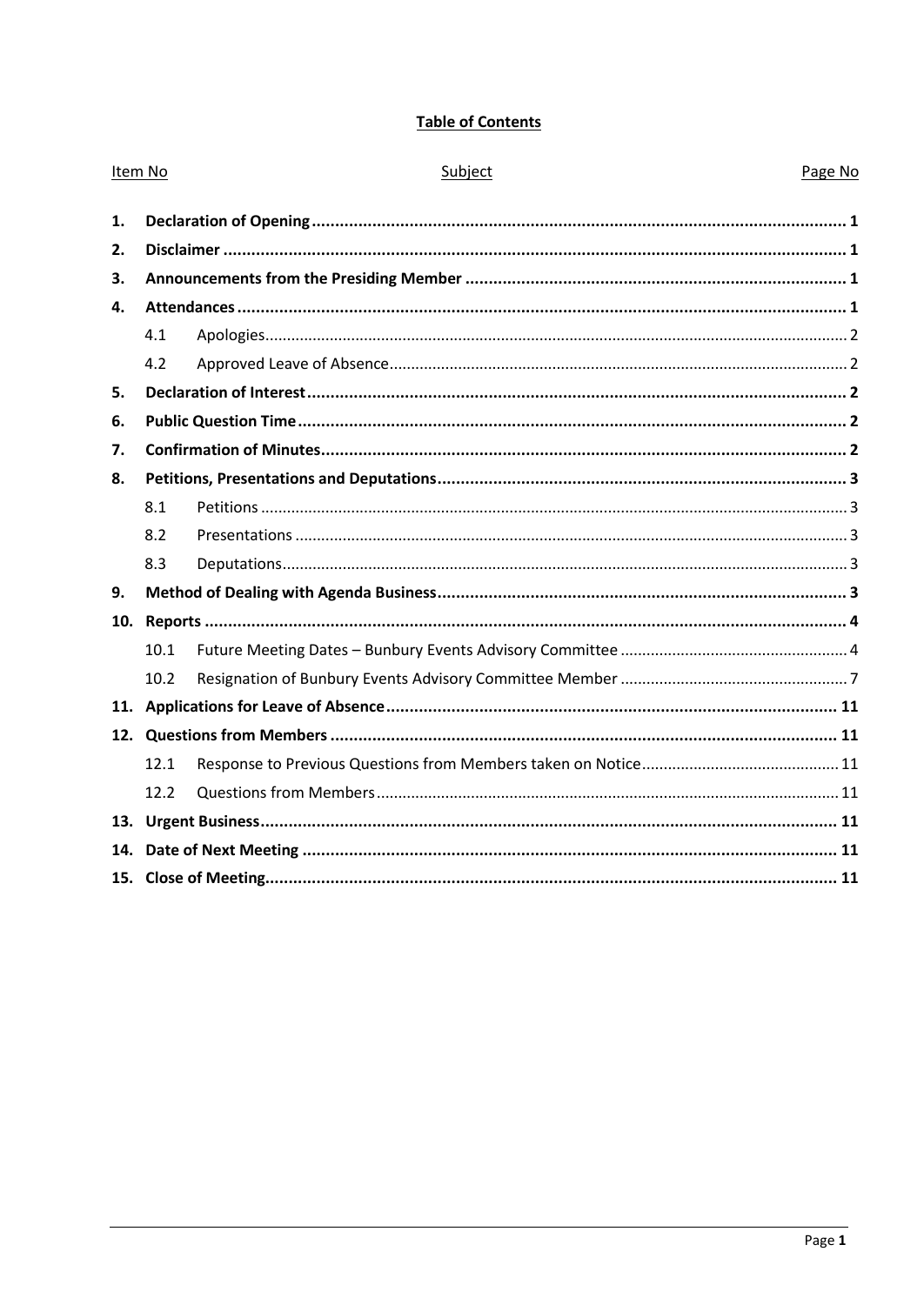# **Acknowledgement of Country**

\_\_\_\_\_\_\_\_\_\_\_\_\_\_\_\_\_\_\_\_\_\_\_\_\_\_\_\_\_\_\_\_\_\_\_\_\_\_\_\_\_\_\_\_\_\_\_\_\_\_\_\_\_\_\_\_\_\_\_\_\_\_\_\_\_\_\_\_\_\_\_\_\_\_\_\_\_\_\_\_\_\_\_\_\_\_\_\_\_\_\_\_\_\_\_

We acknowledge the Traditional Custodians of this land, the Wardandi Noongar people, and pay our respects to Elders past, present and future.

## **Vision**

Bunbury: welcoming and full of opportunities.

## **Organisational Values**

## #WEARECOB

|                         | We are one team                                    |
|-------------------------|----------------------------------------------------|
|                         | We keep each other safe                            |
| <b>WE ARE COMMUNITY</b> | We display empathy and respect                     |
|                         | We have fun and celebrate our successes            |
|                         | We work together to achieve great outcomes         |
|                         | We are open to opportunities                       |
|                         | We actively listen and think things through        |
| <b>WE ARE OPEN</b>      | We are inclusive and treat everyone equally        |
|                         | We are honest and open in our communications       |
|                         | We are open to feedback to improve our performance |
|                         | We lead the change, we own it                      |
|                         | We trust and empower each other                    |
| <b>WE ARE BRAVE</b>     | We have the difficult conversations early          |
|                         | We hold ourselves to the highest standard          |
|                         | We have the courage to improve and simplify        |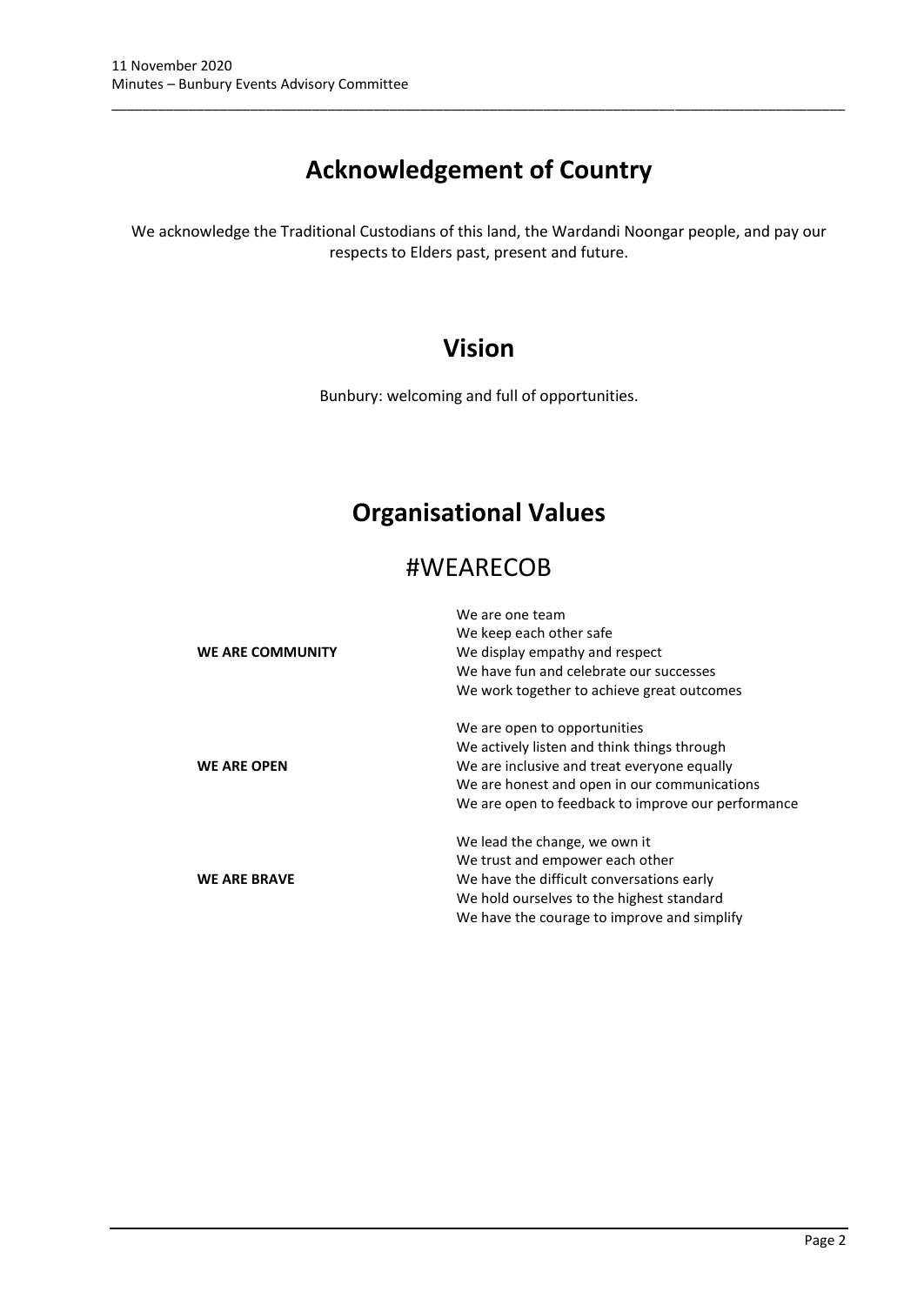

## **Bunbury Events Advisory Committee Meeting**

## **Minutes**

**11 November 2020**

Members of the public to note that recommendations made by this committee are not final and will be subject to adoption (or otherwise) at a future meeting of the Bunbury City Council.

## <span id="page-3-0"></span>**1. Declaration of Opening**

The Presiding Member declared the meeting open at 9:33am.

## <span id="page-3-1"></span>**2. Disclaimer**

Not applicable to this committee.

## <span id="page-3-2"></span>**3. Announcements from the Presiding Member**

## <span id="page-3-3"></span>**4. Attendances**

#### *Committee Members:*

| <b>Member Name</b>          | <b>Representing</b>                                |
|-----------------------------|----------------------------------------------------|
| Cr Cheryl Kozisek           | <b>Presiding Member</b>                            |
| Cr Amanda Yip (from 9:39am) | City of Bunbury                                    |
| Cr Karen Steele             | City of Bunbury                                    |
| David Kerr                  | Bunbury Geographe Chamber of Commerce and Industry |
| Suzanne Clarke              | <b>Bunbury Regional Entertainment Centre</b>       |
| Peter Jago                  | <b>Community Representative</b>                    |
| <b>Richard Murphy</b>       | <b>Community Representative</b>                    |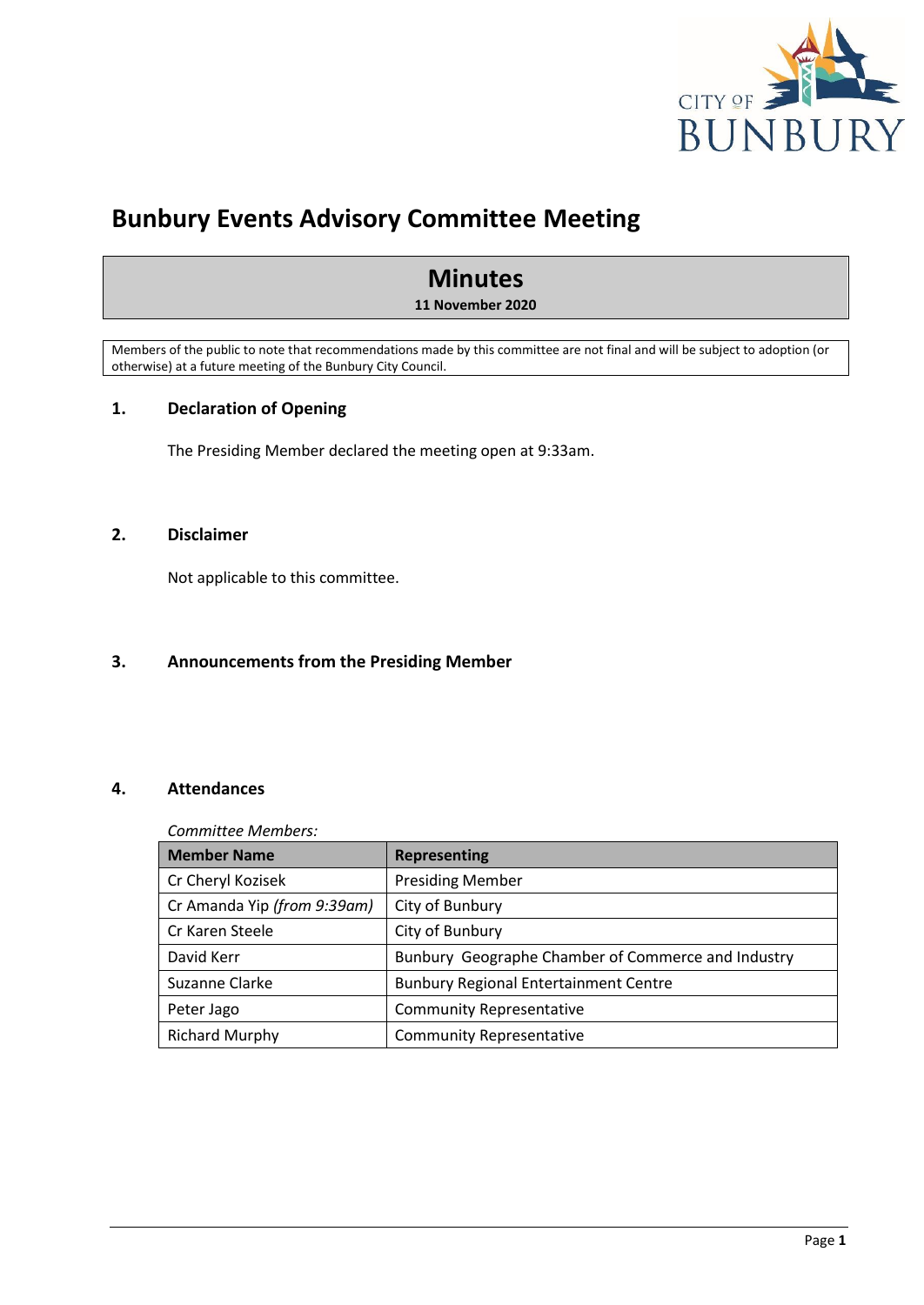| <b>Name</b>          | <b>Title</b>                                                                                  |
|----------------------|-----------------------------------------------------------------------------------------------|
| Gary Barbour         | Director Sustainable Communities                                                              |
| Peter Hayes          | <b>Acting Manager Community Services</b>                                                      |
| Juaini Taylor        | Senior Events Officer                                                                         |
| Liz Allan            | Executive Assistant (Research and Projects) to the Director<br><b>Sustainable Communities</b> |
| <b>Brody Russell</b> | <b>Team Leader Public Relations</b>                                                           |

\_\_\_\_\_\_\_\_\_\_\_\_\_\_\_\_\_\_\_\_\_\_\_\_\_\_\_\_\_\_\_\_\_\_\_\_\_\_\_\_\_\_\_\_\_\_\_\_\_\_\_\_\_\_\_\_\_\_\_\_\_\_\_\_\_\_\_\_\_\_\_\_\_\_\_\_\_\_\_\_\_\_\_\_\_\_\_\_\_\_\_\_\_\_\_

## *Support Staff:*

## <span id="page-4-0"></span>**4.1 Apologies**

Christina Mitchell, Ashley Hastie and Sarah Upton were apologies for the meeting.

Simon Rose had resigned from the Committee.

### <span id="page-4-1"></span>**4.2 Approved Leave of Absence**

## <span id="page-4-2"></span>**5. Declaration of Interest**

IMPORTANT: Committee members to complete a "Disclosure of Interest" form for each item on the agenda in which they wish to disclose a financial/proximity/impartiality interest. They should give the form to the Presiding Member before the meeting commences. After the meeting, the form is to be forwarded to the Administration Services Section for inclusion in the Corporate Financial Disclosures Register.

## <span id="page-4-3"></span>**6. Public Question Time**

Not applicable to this committee.

## <span id="page-4-4"></span>**7. Confirmation of Minutes**

The Minutes of the meeting of the Bunbury Events Advisory Committee Meeting held 1 July 2020 have been circulated.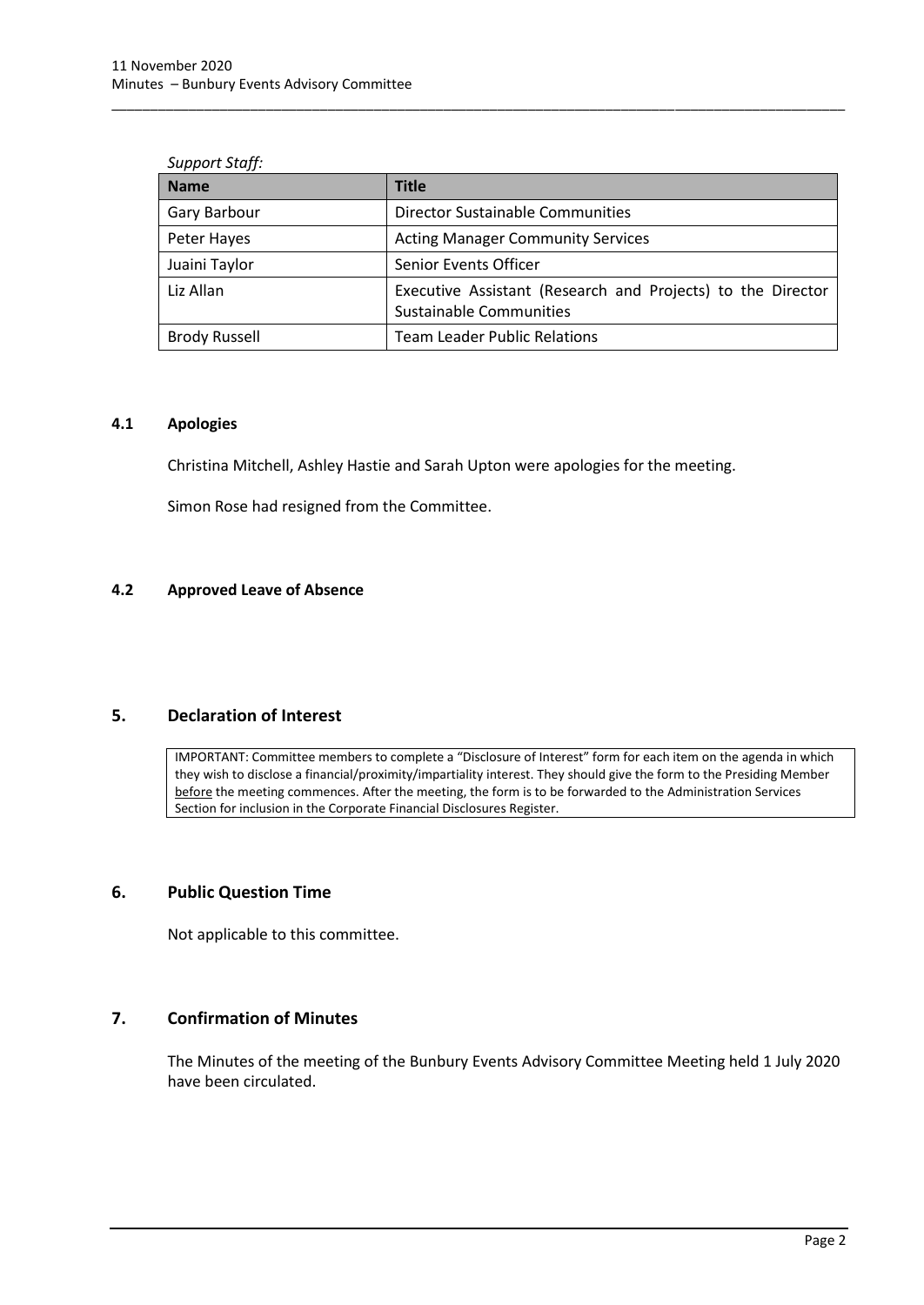#### **Recommendation**

The Minutes of the Bunbury Events Advisory Committee Meeting held on 1 July 2020, are confirmed as a true and accurate record.

\_\_\_\_\_\_\_\_\_\_\_\_\_\_\_\_\_\_\_\_\_\_\_\_\_\_\_\_\_\_\_\_\_\_\_\_\_\_\_\_\_\_\_\_\_\_\_\_\_\_\_\_\_\_\_\_\_\_\_\_\_\_\_\_\_\_\_\_\_\_\_\_\_\_\_\_\_\_\_\_\_\_\_\_\_\_\_\_\_\_\_\_\_\_\_

### **Outcome of the Meeting held 11 November 2020**

The recommendation (as printed) was moved Peter Jago, seconded Suzanne Clarke.

The Presiding Member put the motion to the vote and it was adopted to become the Committee's decision on the matter.

## **Committee Decision**

The Minutes of the Bunbury Events Advisory Committee Meeting held on 1 July 2020, are confirmed as a true and accurate record.

CARRIED 6 votes "for" / Nil votes "against"

#### <span id="page-5-0"></span>**8. Petitions, Presentations and Deputations**

<span id="page-5-1"></span>**8.1 Petitions**

### <span id="page-5-2"></span>**8.2 Presentations**

### <span id="page-5-3"></span>**8.3 Deputations**

### <span id="page-5-4"></span>**9. Method of Dealing with Agenda Business**

Items are dealt with in the order that they appear.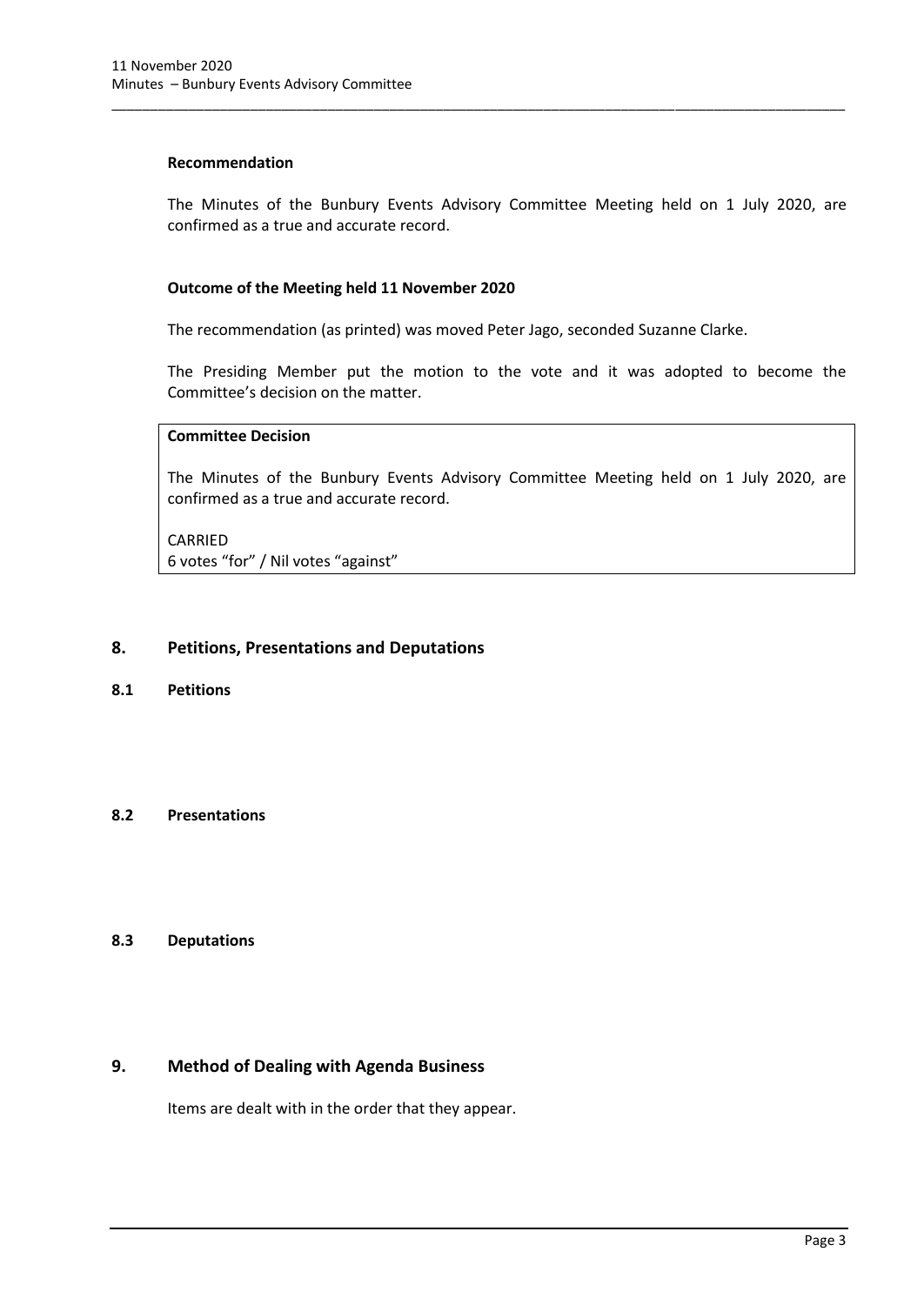## <span id="page-6-0"></span>**10. Reports**

#### <span id="page-6-1"></span>**10.1 Future Meeting Dates – Bunbury Events Advisory Committee**

| <b>File Ref:</b>            | COB/530                                        |  |                             |
|-----------------------------|------------------------------------------------|--|-----------------------------|
| <b>Applicant/Proponent:</b> | <b>Internal Report</b>                         |  |                             |
| <b>Responsible Officer:</b> | Juaini Taylor, Senior Events Officer           |  |                             |
| <b>Responsible Manager:</b> | Sarah Upton, Manager Community Services        |  |                             |
| <b>Executive:</b>           | Gary Barbour, Director Sustainable Communities |  |                             |
| <b>Authority/Discretion</b> | Advocacy                                       |  | Review                      |
|                             | Executive/Strategic                            |  | Quasi-Judicial              |
|                             | ⊠<br>Legislative                               |  | <b>Information Purposes</b> |
| <b>Attachments:</b>         | Nil                                            |  |                             |

\_\_\_\_\_\_\_\_\_\_\_\_\_\_\_\_\_\_\_\_\_\_\_\_\_\_\_\_\_\_\_\_\_\_\_\_\_\_\_\_\_\_\_\_\_\_\_\_\_\_\_\_\_\_\_\_\_\_\_\_\_\_\_\_\_\_\_\_\_\_\_\_\_\_\_\_\_\_\_\_\_\_\_\_\_\_\_\_\_\_\_\_\_\_\_

#### **Summary**

The purpose of this report is for the committee to consider a program of future meeting dates for the Bunbury Events Advisory Committee.

#### **Executive Recommendation**

- 1. That the following meeting dates for 2021 for the Bunbury Events Advisory Committee be adopted:
	- 9:30am-11:30am, Wednesday 20 January 2021
	- 9:30am-11:30am, Wednesday 10 March 2021
	- 9:30am-11:30am, Wednesday 12 May 2021
	- 9:30am-11:30am, Wednesday 14 July 2021
	- 9:30am-11:30am, Wednesday 8 September 2021
	- 9:30am-11:30am, Wednesday 10 November 2021
- 2. In addition to the ordinary BEAC meetings, a special BEAC meeting is to be held on Wednesday 23 June 2021 at 9:30am to 2:00pm, to assess the annual Grant Funding Program.

#### **Strategic Relevance**

| Theme 4       | Our City                                                                                                 |
|---------------|----------------------------------------------------------------------------------------------------------|
| Goal          | Civic leadership, partnerships and sound governance in delivering                                        |
|               | with and for the community.                                                                              |
| Objective 4.2 | A highly-engaged and involved community, working together on strategy<br>development and implementation. |

#### **Regional Impact Statement**

The Bunbury Events Advisory Committee (BEAC) aims to attract, support and promote events that deliver community and economic benefit and add vibrancy to Greater Bunbury. The BEAC comprise of members from the Greater Bunbury region.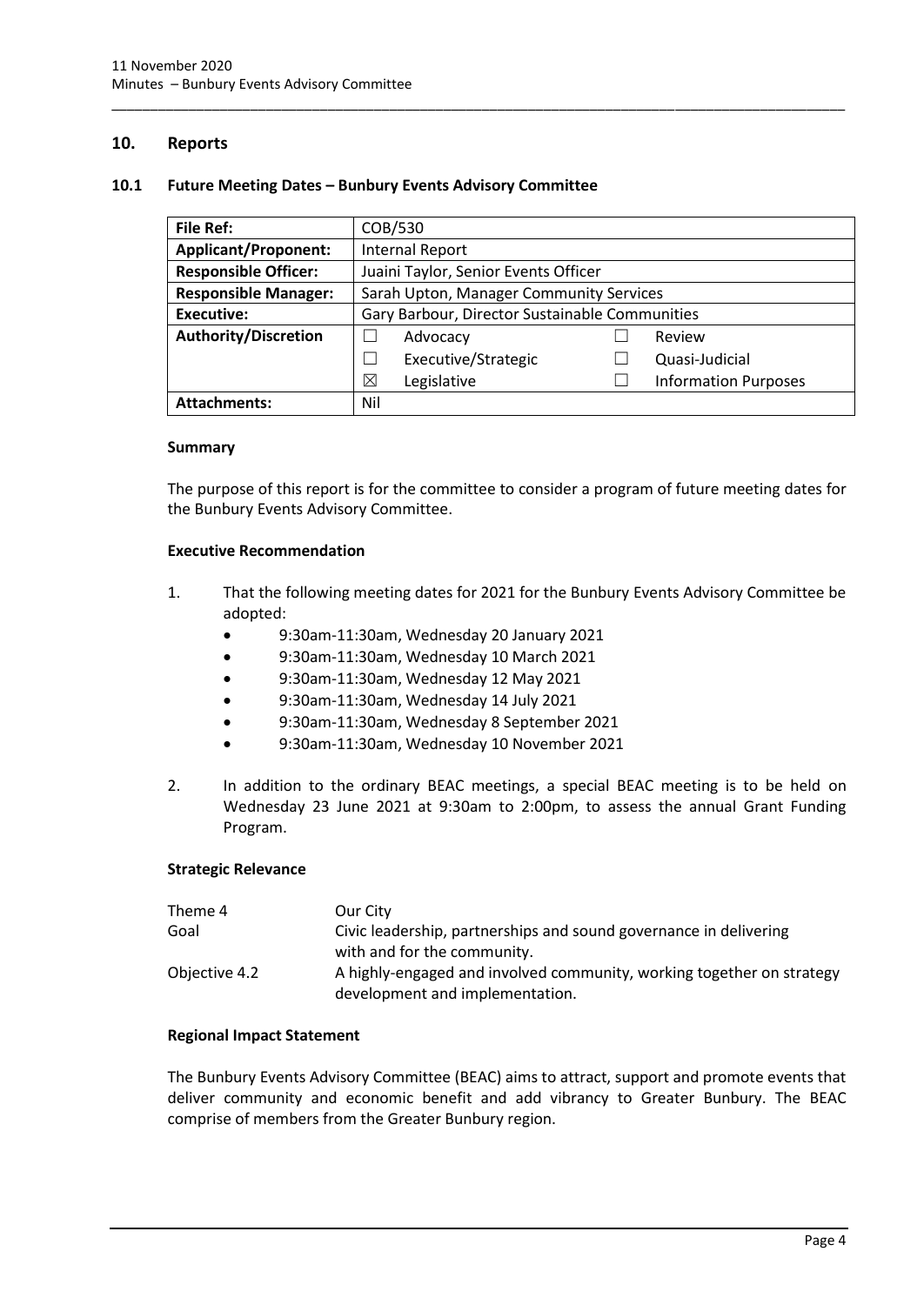#### **Background**

At its meeting held 26 November 2013 Council decided (335/13) in part:

*"That Council:*

*3. Require each Committee to set an annual meeting program which will be advertised to enable members of the public to attend."*

\_\_\_\_\_\_\_\_\_\_\_\_\_\_\_\_\_\_\_\_\_\_\_\_\_\_\_\_\_\_\_\_\_\_\_\_\_\_\_\_\_\_\_\_\_\_\_\_\_\_\_\_\_\_\_\_\_\_\_\_\_\_\_\_\_\_\_\_\_\_\_\_\_\_\_\_\_\_\_\_\_\_\_\_\_\_\_\_\_\_\_\_\_\_\_

A program of meeting dates was endorsed at the 11 March 2020 committee meeting for 2020, however it did not include dates for 2021.

#### **Council Policy Compliance**

Not applicable.

#### **Legislative Compliance**

Not applicable.

#### **Officer Comments**

It is suggested that this committee continue meeting every two months, due to the suitability of the day and times for majority of the members. The schedule would therefore be:

- 9:30am-11:30am, Wednesday 20 January 2021
- 9:30am-11:30am, Wednesday 10 March 2021
- 9:30am-11:30am, Wednesday 12 May 2021
- 9:30am-11:30am, Wednesday 14 July 2021
- 9:30am-11:30am, Wednesday 8 September 2021
- 9:30am-11:30am, Wednesday 10 November 2021

In addition to the ordinary BEAC meetings, a special meeting is to be held on Wednesday 23 June 2020 at 9:30am-2:30pm, to assess the annual Grant Funding Program, specifically the Events and CBD Summer Events Categories. This date is post council 2021/22 budget adoption, which will provide a clear indication of the amounts that is available for funding distribution.

#### **Analysis of Financial and Budget Implications**

There are no financial or budgetary implications arising from the recommendations of this report.

#### **Community Consultation**

Not applicable.

#### **Councillor/Officer Consultation**

This report seeks to consult with members of the BEAC to establish a suitable meeting schedule for that committee.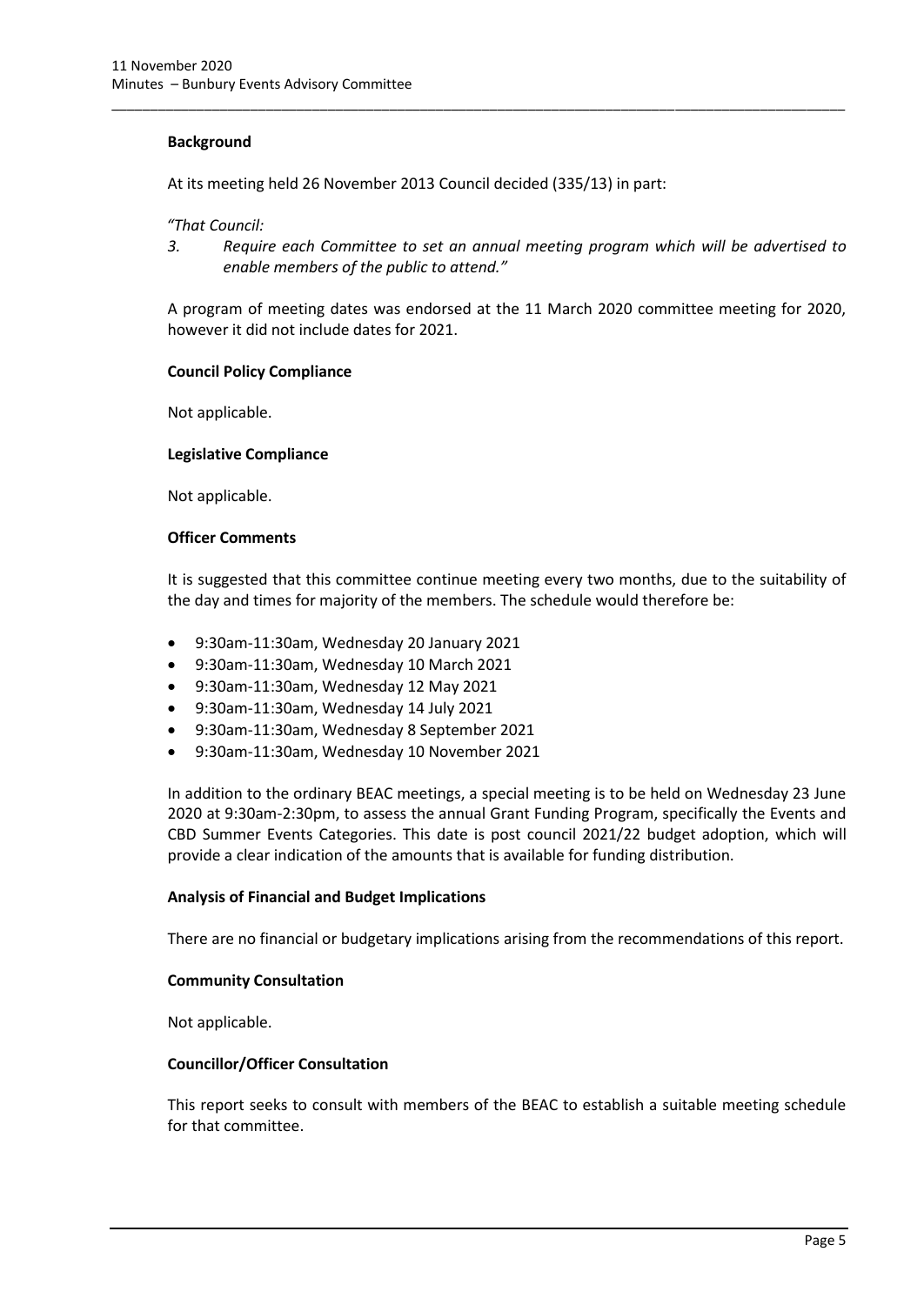#### **Applicant Consultation**

Not applicable.

#### **Timeline: Council Decision Implementation**

Council will be asked to endorse the proposed meeting schedule as part of the next Council meeting on 8 December 2020.

\_\_\_\_\_\_\_\_\_\_\_\_\_\_\_\_\_\_\_\_\_\_\_\_\_\_\_\_\_\_\_\_\_\_\_\_\_\_\_\_\_\_\_\_\_\_\_\_\_\_\_\_\_\_\_\_\_\_\_\_\_\_\_\_\_\_\_\_\_\_\_\_\_\_\_\_\_\_\_\_\_\_\_\_\_\_\_\_\_\_\_\_\_\_\_

#### **Outcome of the Meeting held 11 November 2020**

The recommendation (as printed) was moved Karen Steele, seconded David Kerr.

The Presiding Member put the motion to the vote and it was adopted to become the Committee's decision on the matter.

## **Committee Decision**

- 1. That the following meeting dates for 2021 for the Bunbury Events Advisory Committee be adopted:
	- 9:30am-11:30am, Wednesday 20 January 2021
	- 9:30am-11:30am, Wednesday 10 March 2021
	- 9:30am-11:30am, Wednesday 12 May 2021
	- 9:30am-11:30am, Wednesday 14 July 2021
	- 9:30am-11:30am, Wednesday 8 September 2021
	- 9:30am-11:30am, Wednesday 10 November 2021
- 2. In addition to the ordinary BEAC meetings, a special BEAC meeting is to be held on Wednesday 23 June 2021 at 9:30am to 2:00pm, to assess the annual Grant Funding Program.

CARRIED 6 votes "for" / Nil votes "against"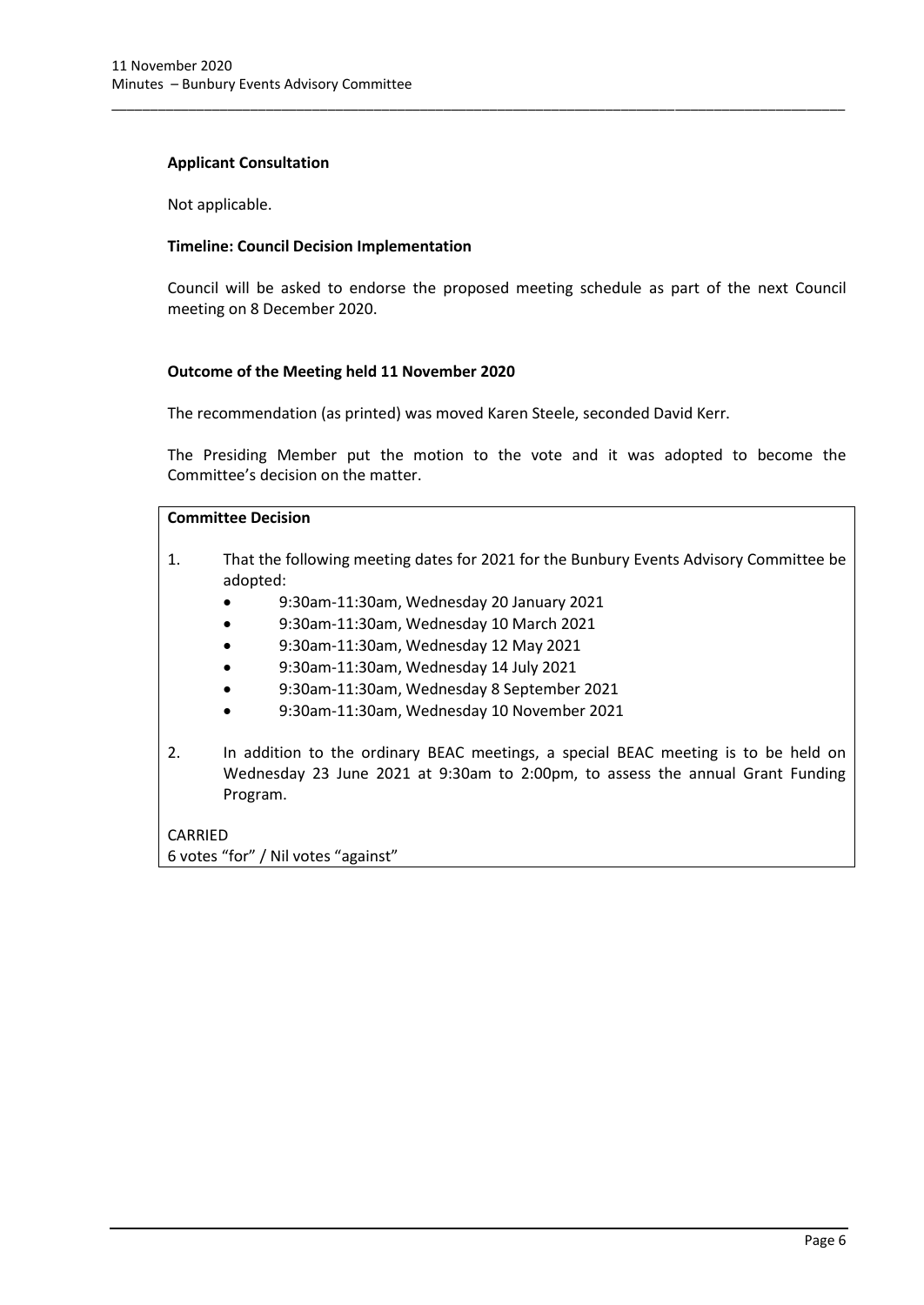### <span id="page-9-0"></span>**10.2 Resignation of Bunbury Events Advisory Committee Member**

| File Ref:                   | COB/530                                        |             |                             |
|-----------------------------|------------------------------------------------|-------------|-----------------------------|
| <b>Applicant/Proponent:</b> | Internal                                       |             |                             |
| <b>Responsible Officer:</b> | Juaini Taylor, Senior Events Officer           |             |                             |
| <b>Responsible Manager:</b> | Sarah Upton, Manager Community Services        |             |                             |
| <b>Executive:</b>           | Gary Barbour, Director Sustainable Communities |             |                             |
| <b>Authority/Discretion</b> | Advocacy                                       | $\boxtimes$ | Review                      |
|                             | Executive/Strategic                            |             | Quasi-Judicial              |
|                             | ⊠<br>Legislative                               |             | <b>Information Purposes</b> |
| <b>Attachments:</b>         | Nil                                            |             |                             |

\_\_\_\_\_\_\_\_\_\_\_\_\_\_\_\_\_\_\_\_\_\_\_\_\_\_\_\_\_\_\_\_\_\_\_\_\_\_\_\_\_\_\_\_\_\_\_\_\_\_\_\_\_\_\_\_\_\_\_\_\_\_\_\_\_\_\_\_\_\_\_\_\_\_\_\_\_\_\_\_\_\_\_\_\_\_\_\_\_\_\_\_\_\_\_

#### **Summary**

This report is presented to the Bunbury Events Advisory Committee to advise of the resignation of Committee member Simon Rose.

#### **Executive Recommendation**

That the Bunbury Events Advisory Committee request that Council:

- 1. Accept the resignation tendered by Simon Rose from the BEAC effective 6 August 2020.
- 2. Request the CEO to formally thank the above member for his contribution to the Bunbury Events Advisory Committee.
- 3. Not advertise the position, as there are only six meetings left until the October 2021 elections at which time all voting members will have to re-apply for their positions.

*Voting Requirement: Simple Majority* 

#### **Strategic Relevance**

| Theme 4       | Our City                                                                                                                              |
|---------------|---------------------------------------------------------------------------------------------------------------------------------------|
| Goal          | Civic Leadership, partnerships and sound governance in delivering with<br>and for the community.                                      |
| Objective 4.2 | A highly engaged and involved community, working together on strategy<br>development and implementation.                              |
| Objective 4.4 | A skilled organisation, which exercises responsible asset stewardship,<br>sound financial management, and exemplary customer service. |

### **Regional Impact Statement**

The Bunbury Events Advisory Committee (BEAC) aims to attract, support and promote events that deliver community and economic benefit and add vibrancy to Greater Bunbury. The BEAC comprise of members from the Greater Bunbury region.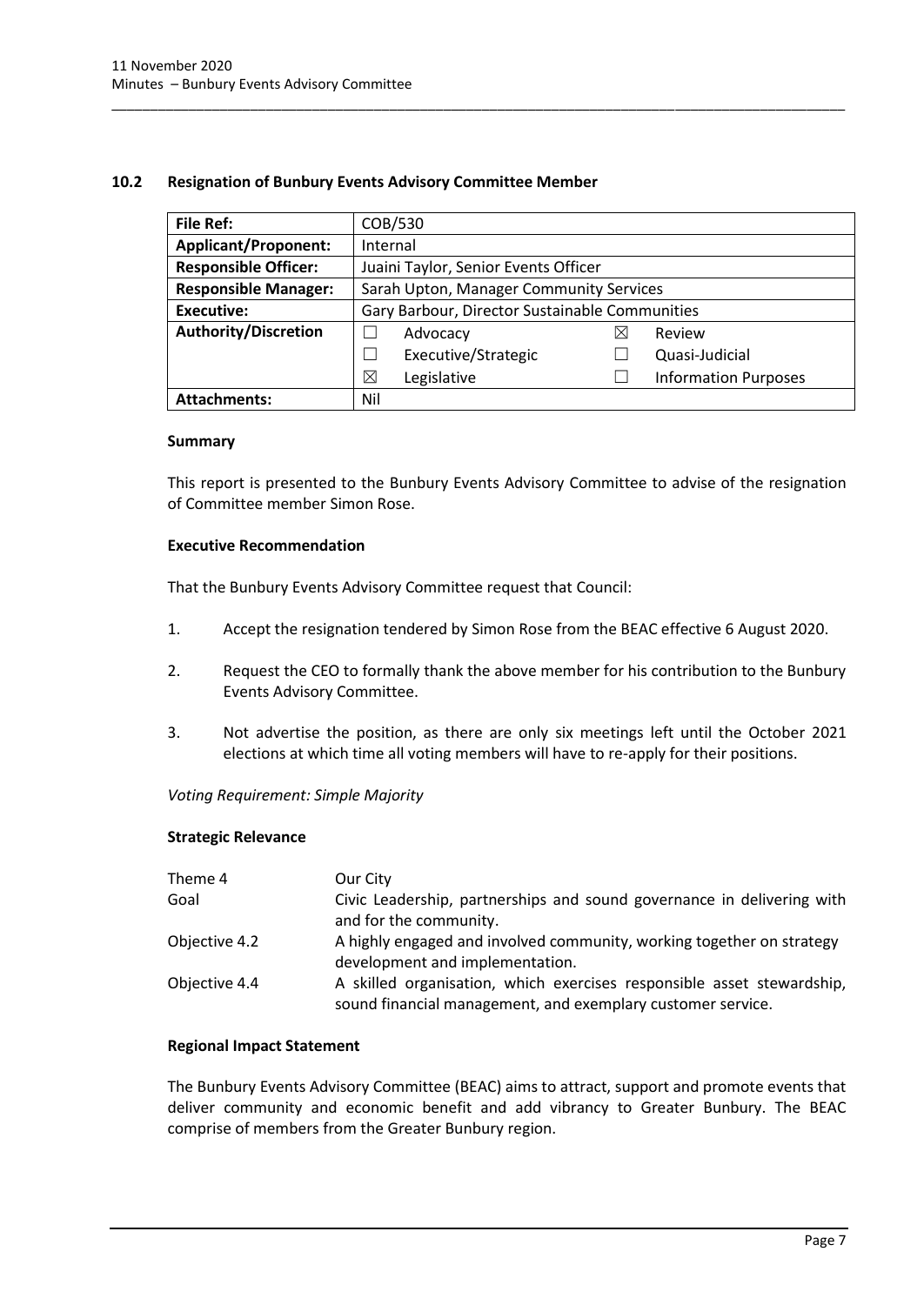### **Background**

The BEAC became a formal committee of council on 10 December 2019, and is made up of the following voting members:

\_\_\_\_\_\_\_\_\_\_\_\_\_\_\_\_\_\_\_\_\_\_\_\_\_\_\_\_\_\_\_\_\_\_\_\_\_\_\_\_\_\_\_\_\_\_\_\_\_\_\_\_\_\_\_\_\_\_\_\_\_\_\_\_\_\_\_\_\_\_\_\_\_\_\_\_\_\_\_\_\_\_\_\_\_\_\_\_\_\_\_\_\_\_\_

| <b>Member Name</b>    | <b>Representing</b>                                |
|-----------------------|----------------------------------------------------|
| Cr Amanda Yip         | City of Bunbury                                    |
| Cr Karen Steele       | City of Bunbury                                    |
| Cr Cheryl Kozisek     | City of Bunbury                                    |
| David Kerr            | Bunbury Geographe Chamber of Commerce and Industry |
| Suzanne Clarke        | <b>Bunbury Regional Entertainment Centre</b>       |
| Christina Mitchell    | Tourism Representative                             |
| Peter Jago            | <b>Community Representative</b>                    |
| <b>Richard Murphy</b> | <b>Community Representative</b>                    |
| <b>Ashley Hastie</b>  | <b>Community Representative</b>                    |
| Simon Rose            | <b>Community Representative</b>                    |

The committee currently meets every second month on a Wednesday from 9:30am-11:30am.

## **Council Policy Compliance**

Not applicable.

#### **Legislative Compliance**

*Local Government Act 1995*

#### **Officer Comments**

Simon Rose submitted his resignation via email on 6 August 2020, due to work commitments.

It is not recommended that vacant position be advertised as there are less than 12 months left until the next Council Elections at which time all Committees spill and new members are appointed. There are currently 10 voting members listed for the Bunbury Events Advisory Committee in the Committee Book, three of which are Elected Members. Quorum requirements are for 50% (five voting members) to be present in order for a meeting to take place. With this resignation, there will still be a requirement for five voting members which is not foreseen to be a problem..

Should the choice be made to re-advertise the vacancy, the timeline is as follows:

| <b>Action</b>                                    | <b>Estimated Timeline</b>          |
|--------------------------------------------------|------------------------------------|
| Council asked to endorse re-advertisement        | 8 December 2020                    |
| Advertise for positions on committee             | 18 December 2020 -13 January 2021. |
| Nominations assessed by Council Officers         | 15 January 2021                    |
| Nominations presented to Council for endorsement | 18 February 2021                   |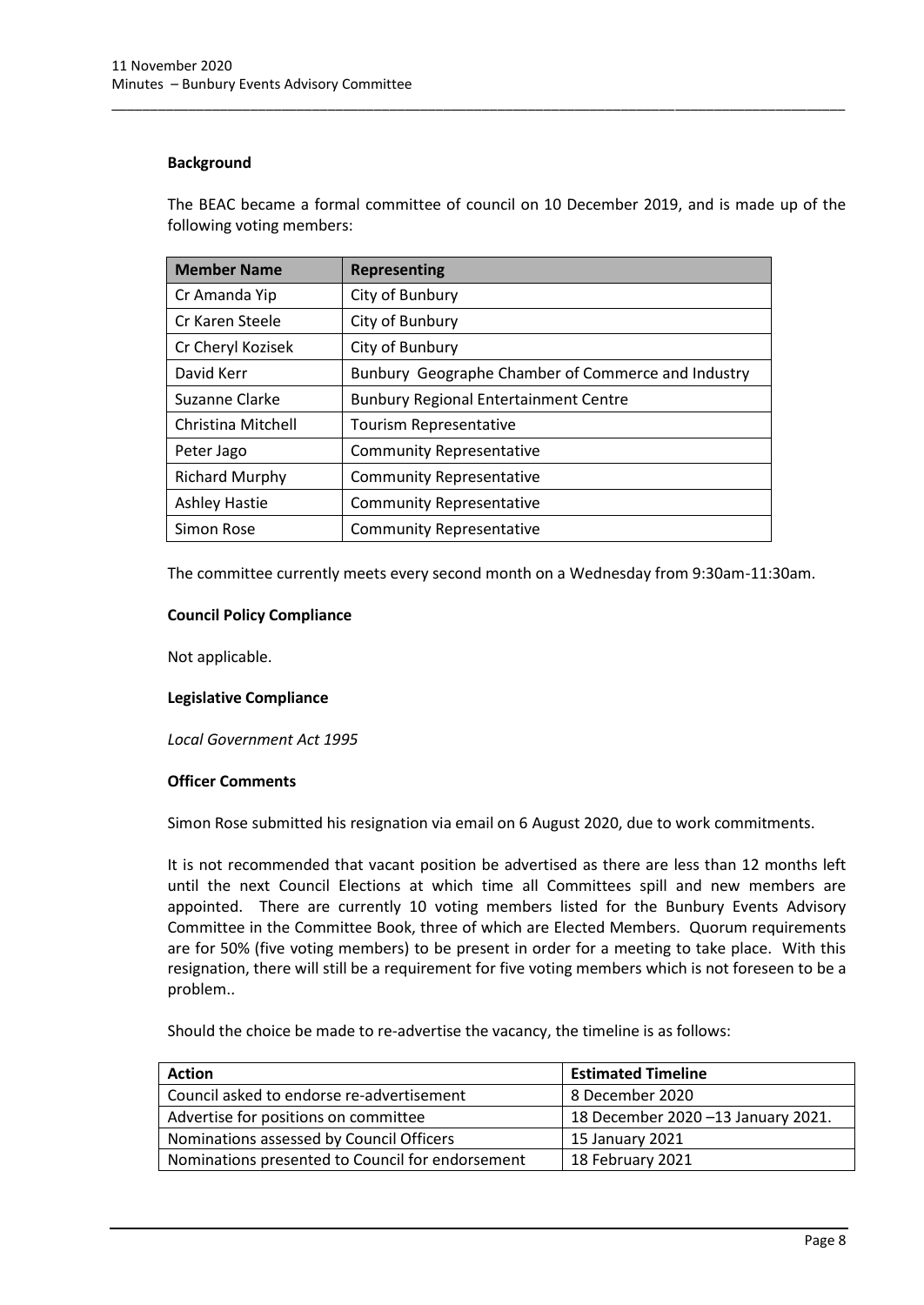The timeline takes into consideration report deadlines, closure of administration building between Christmas and New Years and Council recess period, which is scheduled for 21 December 2020 - 12 January 2021. It would be February 2021 before the appointment would be endorsed with the term finishing October 20201.

\_\_\_\_\_\_\_\_\_\_\_\_\_\_\_\_\_\_\_\_\_\_\_\_\_\_\_\_\_\_\_\_\_\_\_\_\_\_\_\_\_\_\_\_\_\_\_\_\_\_\_\_\_\_\_\_\_\_\_\_\_\_\_\_\_\_\_\_\_\_\_\_\_\_\_\_\_\_\_\_\_\_\_\_\_\_\_\_\_\_\_\_\_\_\_

### **Analysis of Financial and Budget Implications**

There are no financial or budgetary implications associated with this report.

## **Community Consultation**

Not applicable

## **Councillor/Officer Consultation**

This report seeks to consult with members of the BEAC.

#### **Applicant Consultation**

Not applicable.

## **Timeline: Council Decision Implementation**

Council will be asked to endorse the executive recommendations as part of the next Council meeting on 8 December 2020.

## **Outcome of the Meeting held 11 November 2020**

Cr Yip entered the meeting at 9:39am.

The recommendation (as printed) was moved Karen Steele, seconded Suzanne Clarke.

The Presiding Member put the motion to the vote and it was adopted to become the Committee's decision on the matter.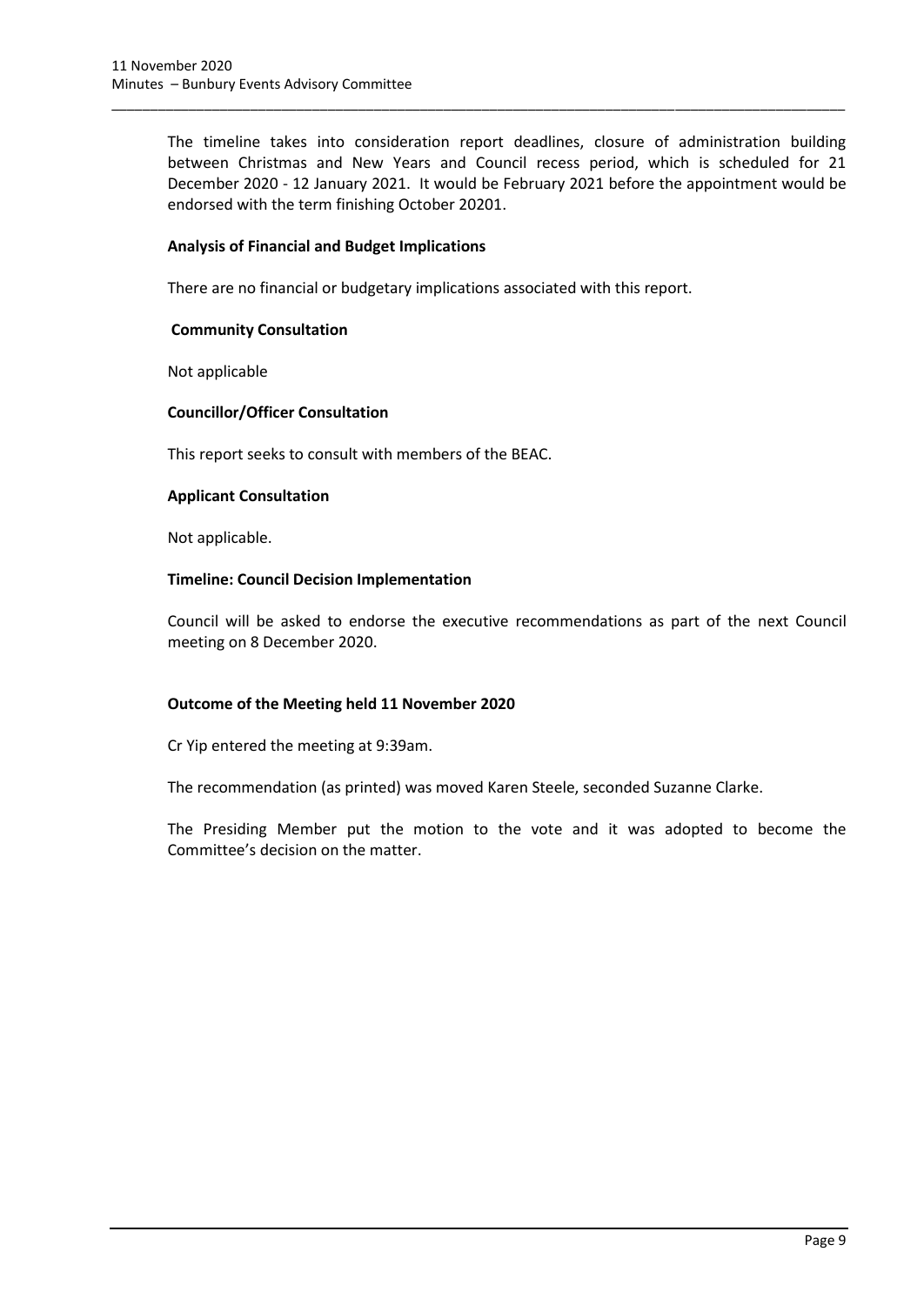#### **Committee Decision**

That the Bunbury Events Advisory Committee request that Council:

1. Accept the resignation tendered by Simon Rose from the BEAC effective 6 August 2020.

\_\_\_\_\_\_\_\_\_\_\_\_\_\_\_\_\_\_\_\_\_\_\_\_\_\_\_\_\_\_\_\_\_\_\_\_\_\_\_\_\_\_\_\_\_\_\_\_\_\_\_\_\_\_\_\_\_\_\_\_\_\_\_\_\_\_\_\_\_\_\_\_\_\_\_\_\_\_\_\_\_\_\_\_\_\_\_\_\_\_\_\_\_\_\_

- 2. Request the CEO to formally thank the above member for his contribution to the Bunbury Events Advisory Committee.
- 3. Not advertise the position, as there are only six meetings left until the October 2022 elections at which time all voting members will have to re-apply for their positions.

CARRIED

5 votes "for" / 2 votes "against"

Note: The Bunbury Events Advisory Committee decided not to call for nominations to replace the position previously occupied by Simon Rose, however in the event that the BEAC loses another member these positions will be advertised.